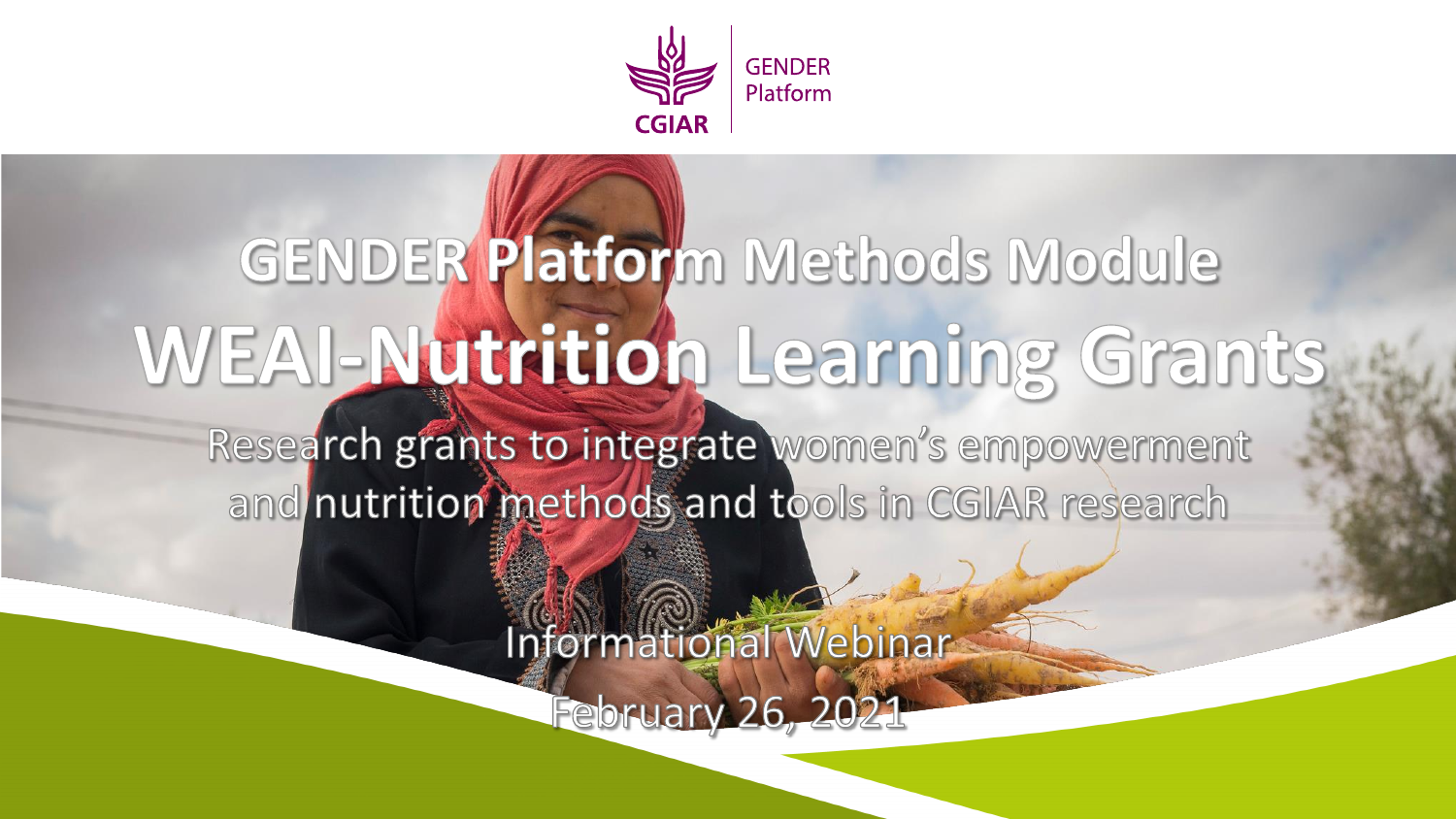# Methods Module Overview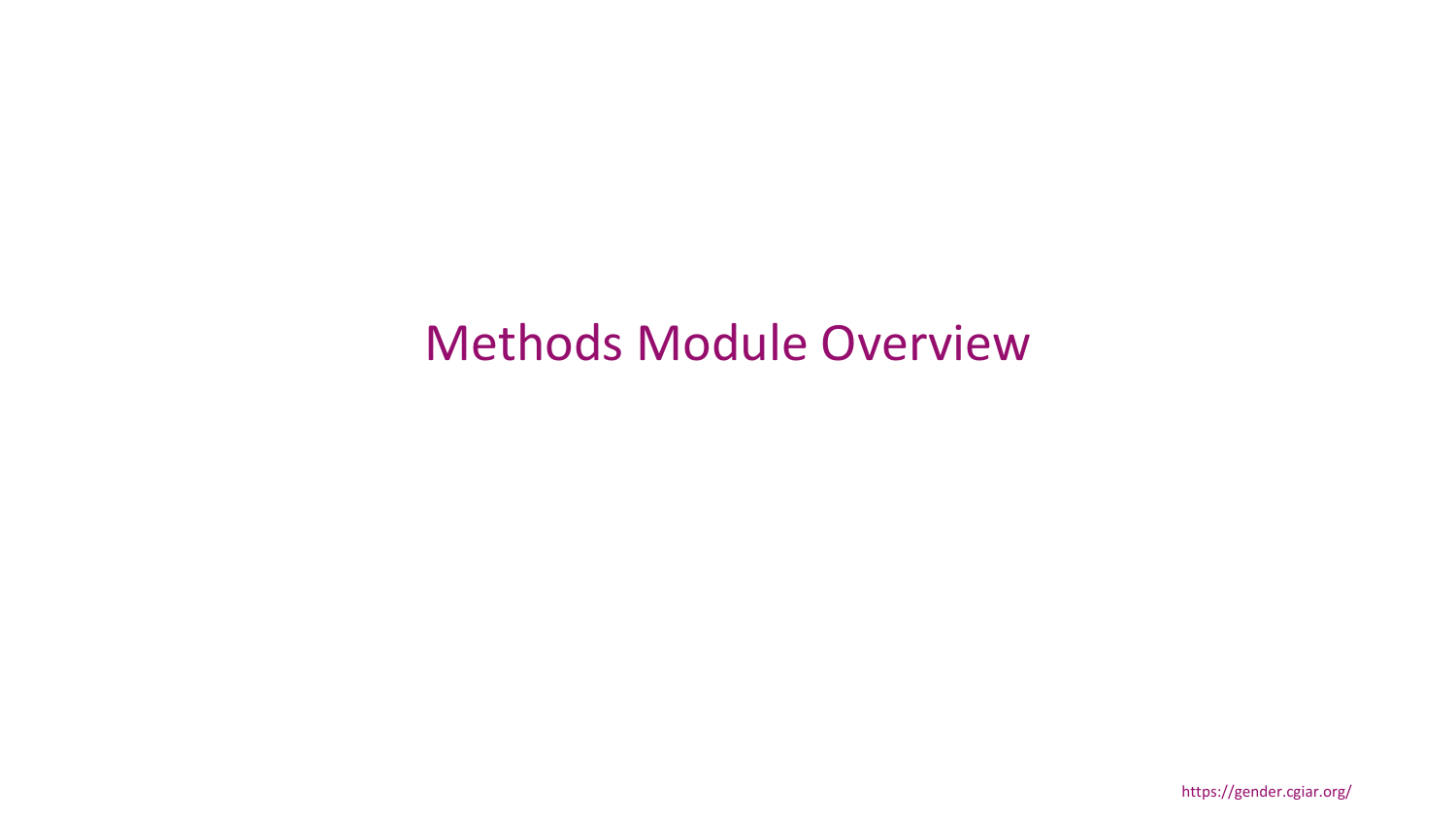- Co-led by **Hazel Malapit** and **Elizabeth Bryan**
- Extended gender team at IFPRI:
	- **Katrina Kosec**
- **Simone Faas** • **Ara Go**
- **Ruth Meinzen-Dick**
- **Agnes Quisumbing**
	- **Janet Hodur**
		-

# **Methods Module**

• **Simrin Makhija Work Package 2: Innovate and Learn**

### **Work Package 1: Synthesize and Share**



### **Working Groups (WGs)**

- Establish consultative process starting with virtual workshop
- Form WGs on priority research topics
- Identify critical gaps
- Recommend standards-toolkit on research ethics
- Curate quality methods/tools for Resource Hub

#### **Innovative Methods Research**

- Criteria, selection process presented at virtual workshop
- **Innovation Grants** Call announced Jan 2021 - 4 grants @ \$250K
- **WEAI-Nutrition Learning Grants** Call announced Feb 2021 – 4 grants @ \$100K
- Innovative methods/tools produced added to Resource Hub

### **Work Package 1: Synthesize and Share**

### **Communities of Practice (CoP)**

- WGs transition to CoPs
- Periodic workshops
- Contribute to webinars, blogs, comms products



2020

 $2021 - 2022$ 



https://gender.cgiar.org/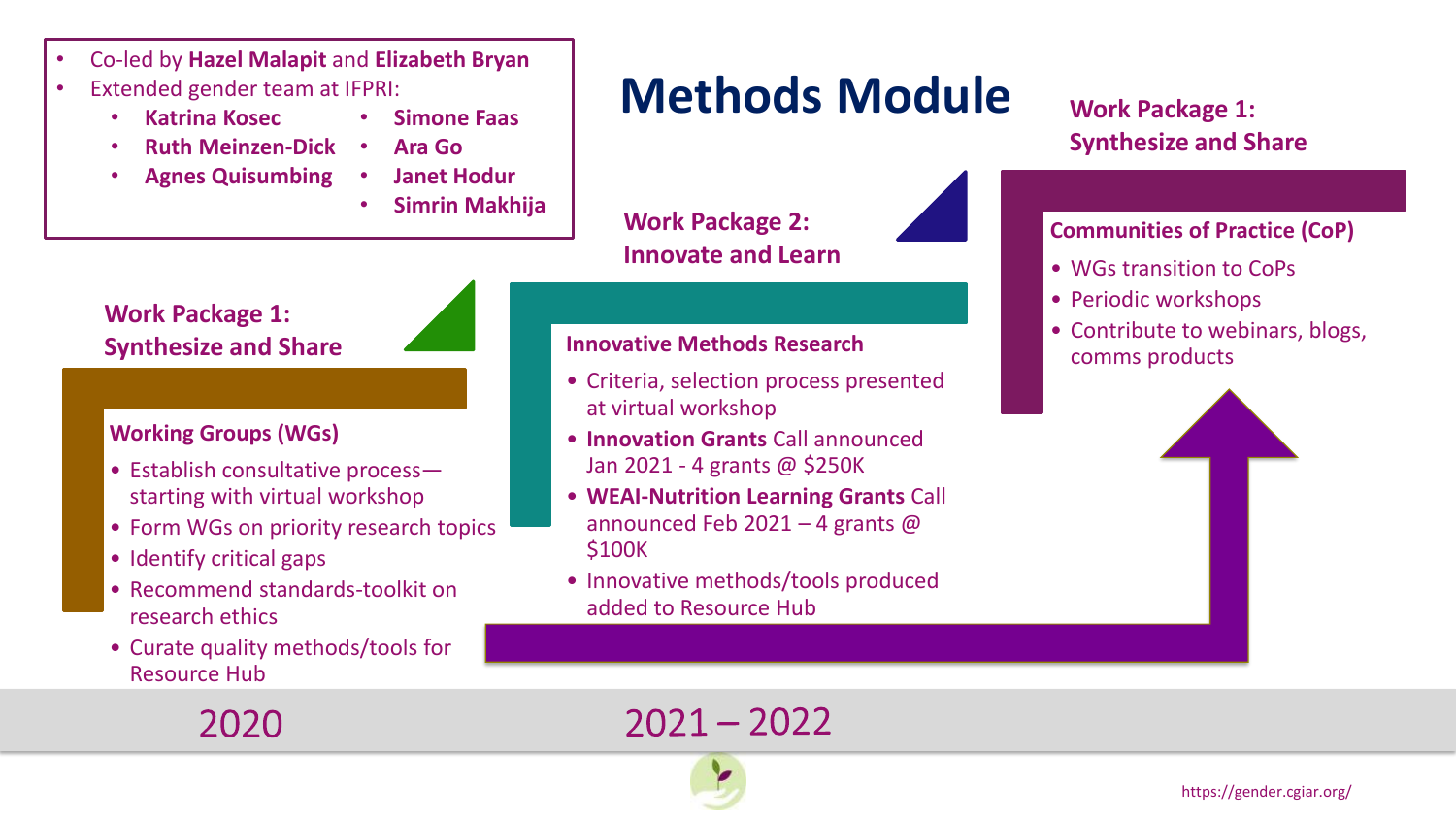# Methods Module WEAI-Nutrition Learning Grants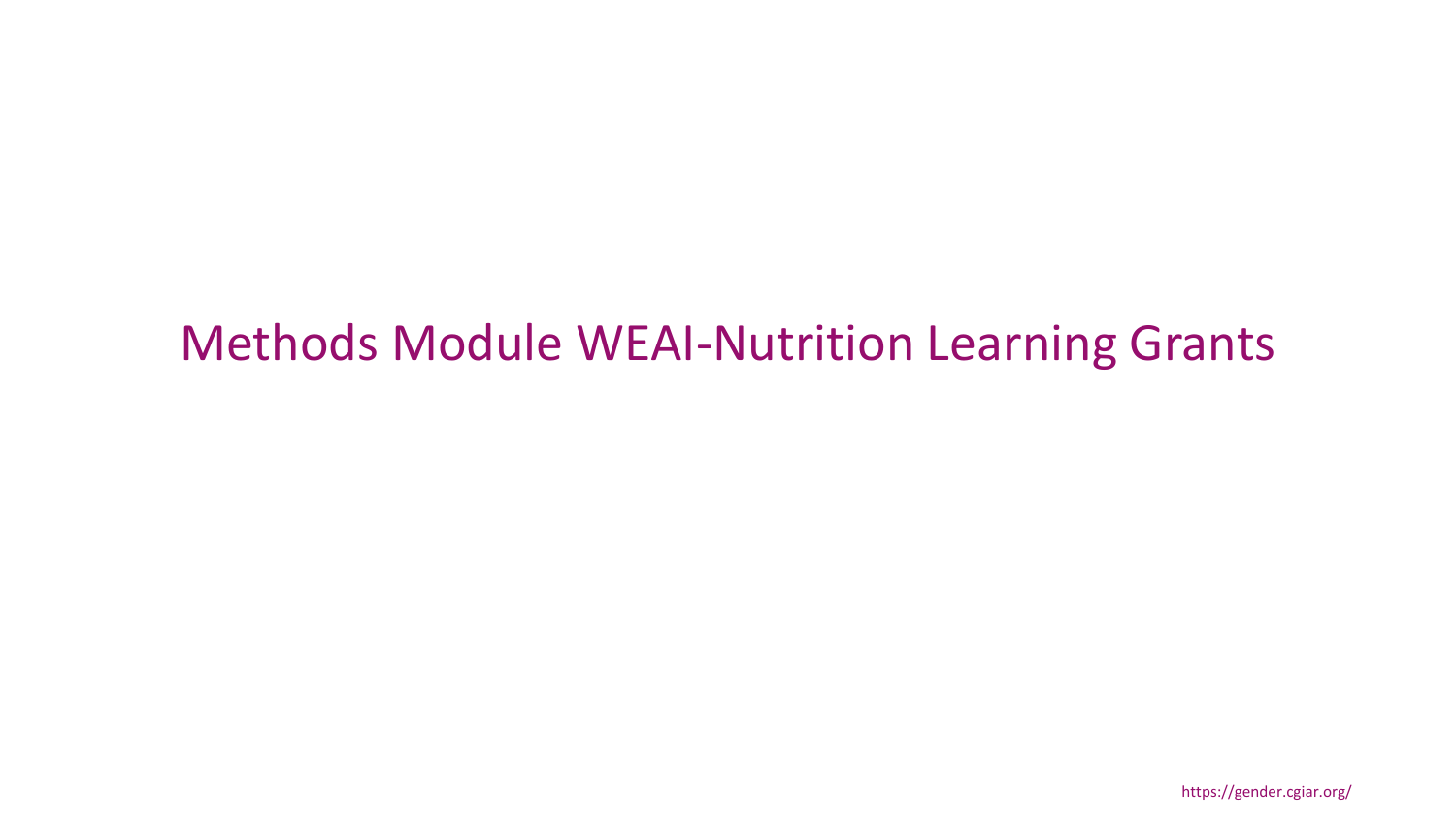# **Objectives**

The WEAI-Nutrition Learning Grants are designed to:

- Scale the use of **Women's Empowerment in Agriculture Index (WEAI) indicators** across CGIAR Centers and the wider research ecosystem
- Measure and enhance the agency and decision-making power of women and girls in agriculture for **improved nutrition and health**

Funding and technical support will be provided to help researchers to:

- **Integrate gender, women's empowerment, and nutrition** more effectively into One CGIAR and partners' investment portfolios
- **Build a community of practice** among the users of these WEAI and nutrition methods and tools.

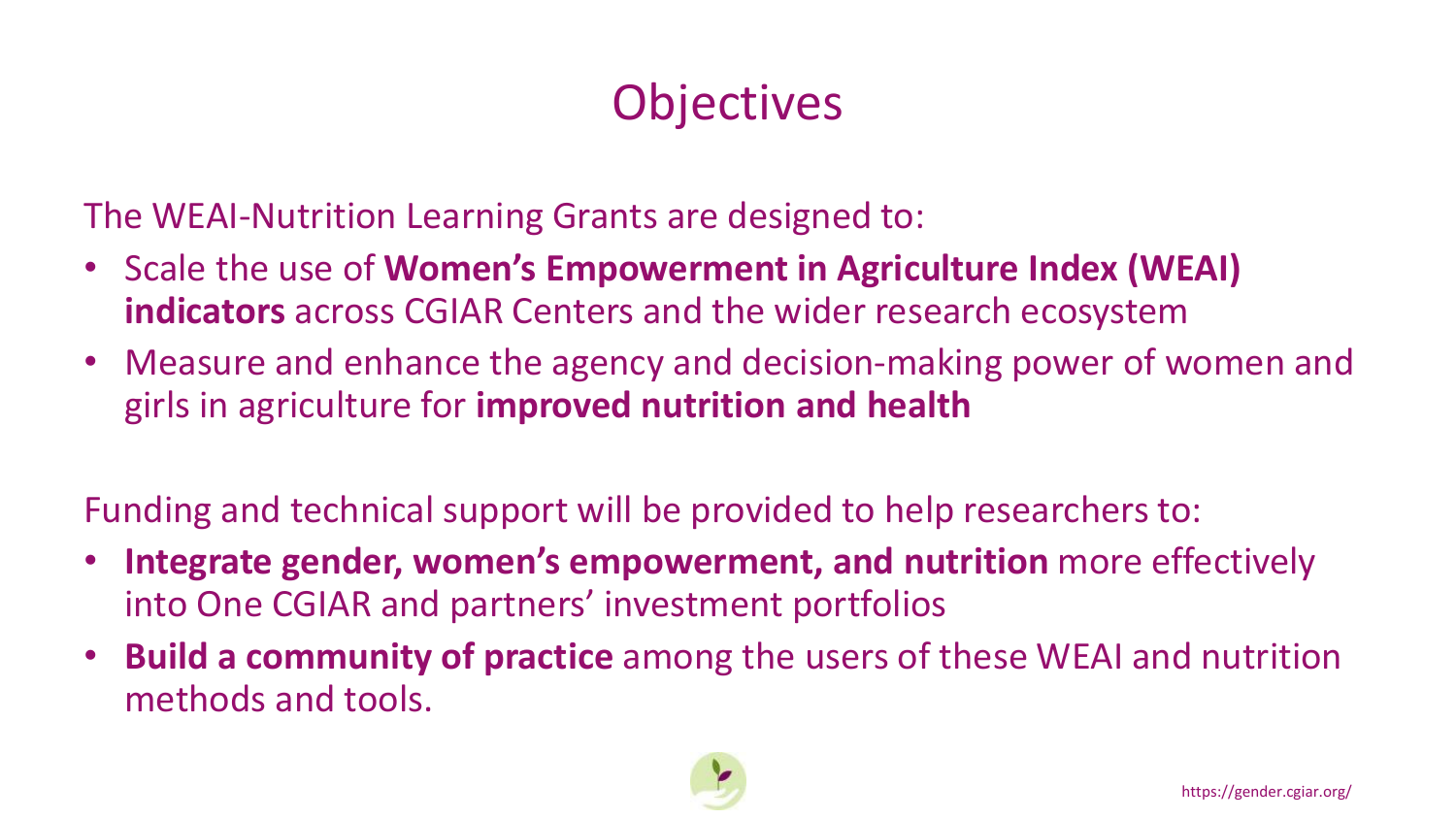**Technical support** includes workshops and one-on-one consultation sessions with subject matter experts on the following issues:

- Developing a **project-specific theory of change** linking agriculture to nutrition using the gendered pathways framework
- Defining and prioritizing **research questions** that address the key knowledge gaps
- Identifying **appropriate study design, indicators, methods and tools** to address the proposed research questions
- Training on the **use and implementation of mixed-methods WEAI and nutrition tools**
- Guidance on **standardized methodologies for data analysis that would allow for broader comparisons**

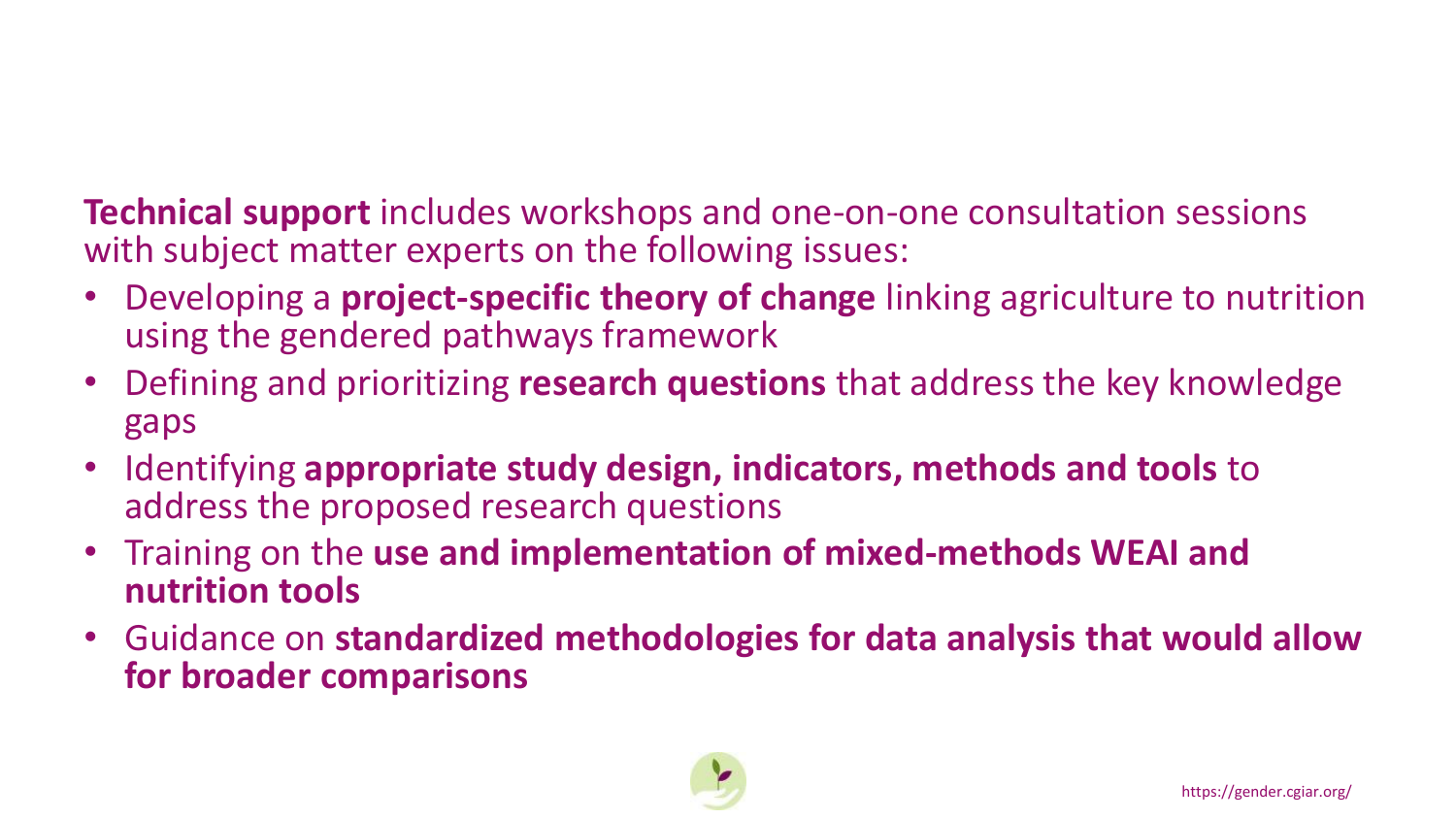# Examples of WEAI and nutrition methods/tools

### • **Suite of WEAI tools**

- WEAI and Abbreviated WEAI (A-WEAI)
- Project-level WEAI (pro-WEAI) qualitative protocols
- Pro-WEAI core survey questionnaire
- Pro-WEAI Health and Nutrition add on module
- Pro-WEAI for Market Inclusion add on module

### • **Nutrition**

- Dietary assessment (e.g., women's dietary diversity indicators, child dietary diversity, or other dietary methods to assess dietary quality)
- Infant and young child feeding indicators
- Anthropometric measurement to assess underweight or overweight/obesity
- Measurement of maternal and/or child anemia (Hb and other biomarkers)

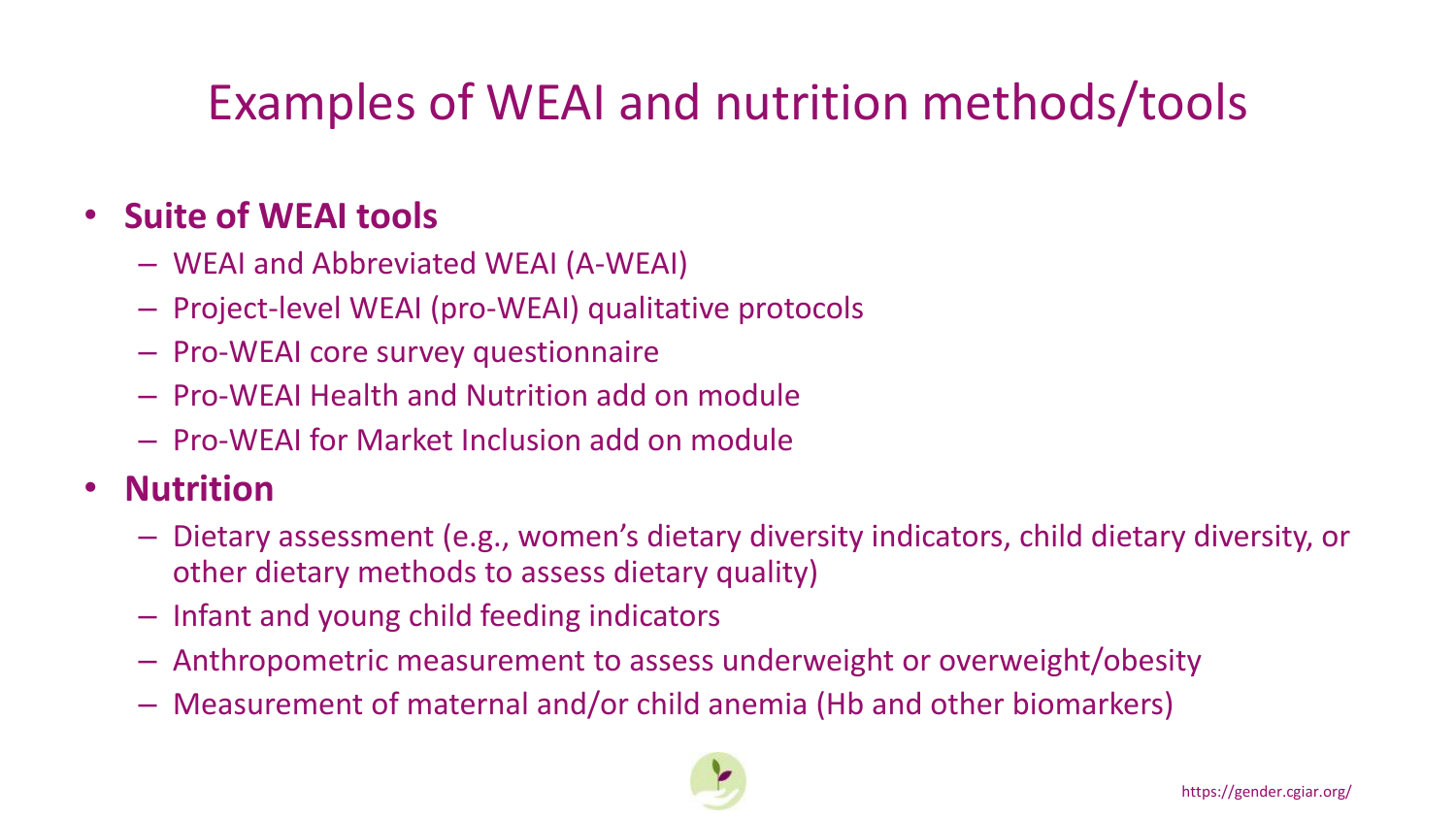# What we are looking for

Projects that incorporate at least one of the following research components:

- A **diagnostic** study that will collect and analyze data on women's empowerment and individual-level nutrition outcomes
- An **experimental or quasi-experimental** study designed to assess impacts of interventions on women's empowerment and individuallevel nutrition outcomes
- A **validation** study designed to test methods and tools that enable the measurement of women's empowerment in decisions related to nutrition using mixed methods

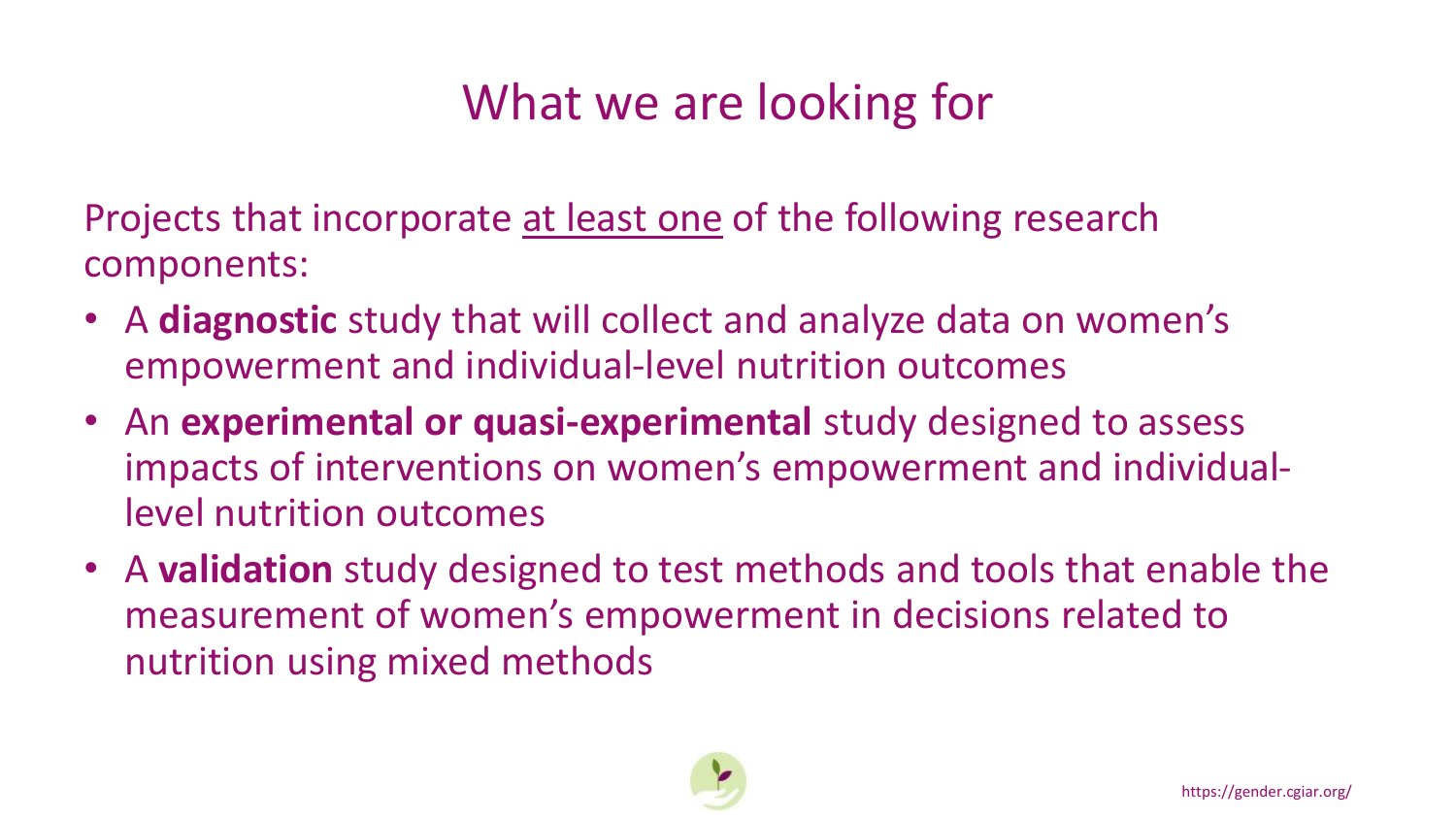# What we are looking for (cont'd)

Projects that seek to address at least one of the following key knowledge gaps:

- **Impacts of agricultural programs on both women's empowerment and nutrition**
- How **engaging men and boys** in development projects can shift the allocation of food, financial resources, and time burdens in more gender-equitable ways
- **Unintended consequences** of development interventions on women's own nutrition, health, and empowerment e.g. increased work burdens (and changes in energy and nutrient needs), backlash from men
- Empowerment and nutrition impacts of development interventions on **multiple household members, including adolescent girls and boys**

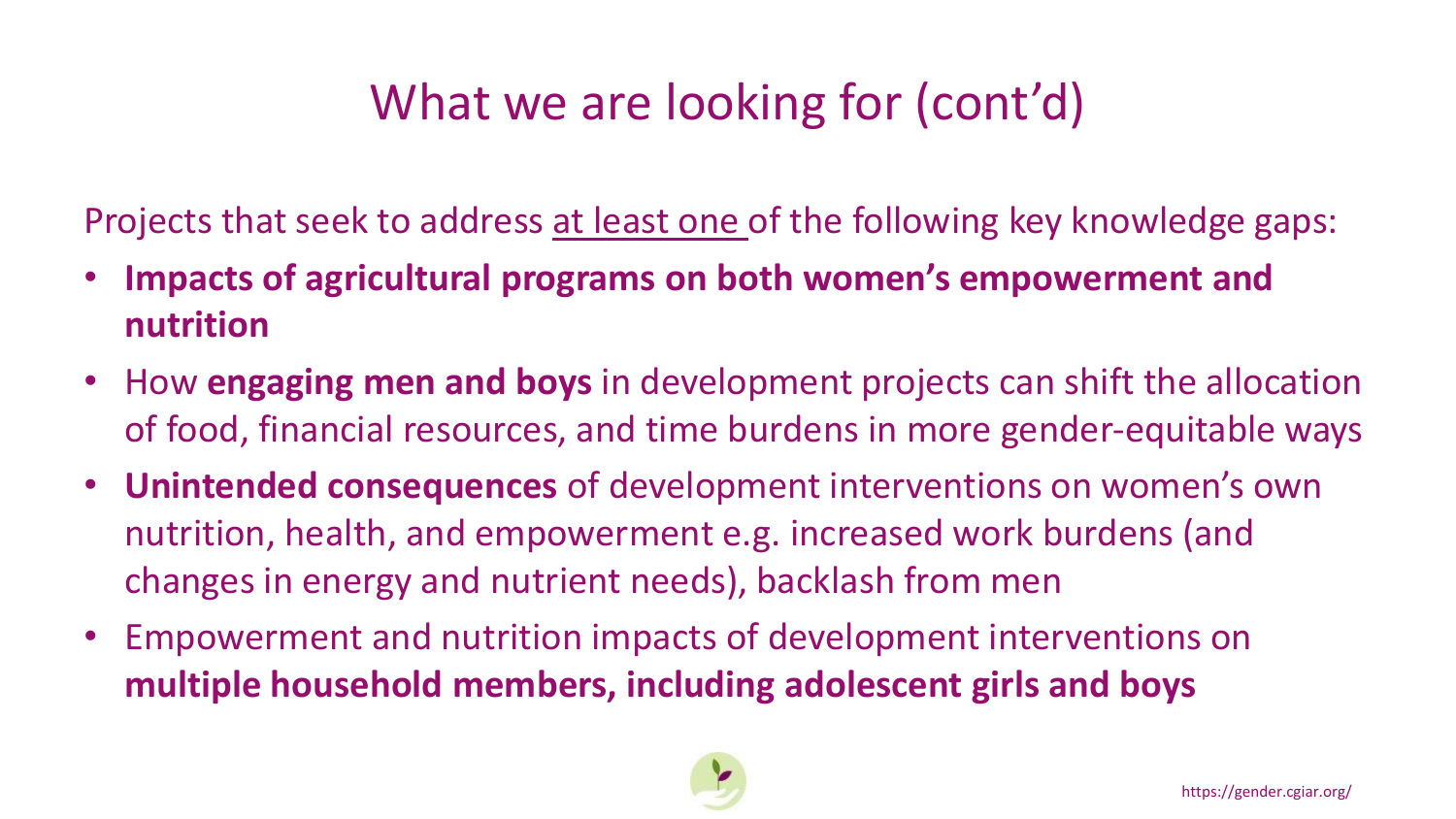# **Overview**

- Up to **4 research grants** of **USD 100,000 in top-up funding**
- The maximum duration of **15 months** with an estimated start date of 1 July 2021 and an estimated completion date of 30 September 2022
- Funds will be allocated in 2021 and 2022 through GENDER Platform Program Participant Agreements (PPAs) with the respective Centers.
- CGIAR Centers (*except IFPRI, CIFOR\*, ICRAF\*, ICRISAT\**) are eligible to **lead** applications. All Centers are eligible to partner in multiple applications.
- Only one successful proposal per lead Center will be selected for funding.

\* Centers departing One CGIAR (including CIFOR, ICRAF, and ICRISAT) are **not eligible to lead** applications but are **eligible to participate as partners**.

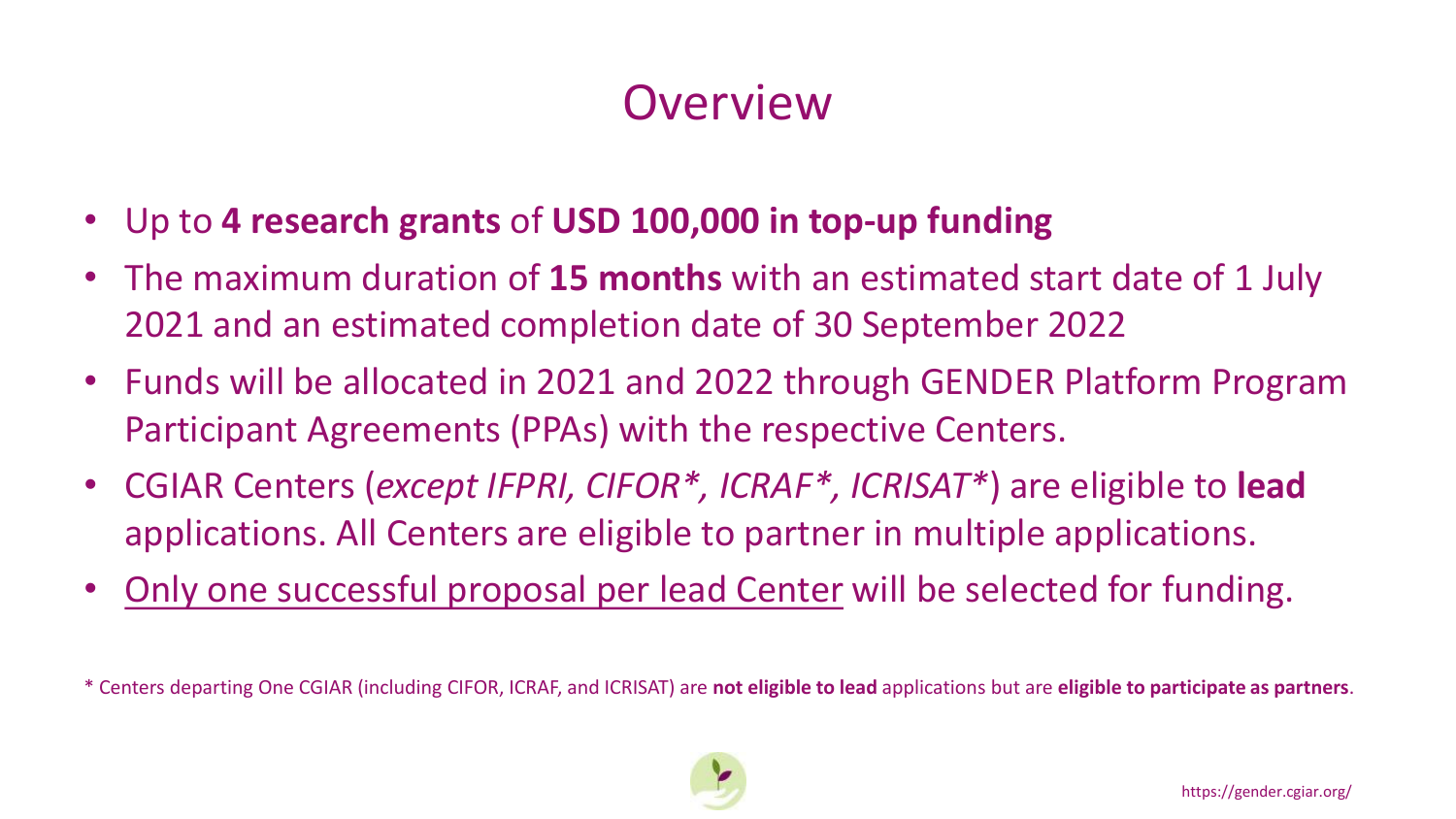# **Eligibility**

- Led by **CGIAR Center** *(except IFPRI, CIFOR, ICRAF, and ICRISAT)*
- Presence of an **existing or soon-to-be started project** willing to incorporate a **diagnostic, experimental/quasi-experimental or validation** study on women's empowerment and nutrition.
- Demonstrate potential to influence and build capacity to integrate WEAIbased instruments and nutrition methods and tools in One CGIAR Initiatives and other CGIAR-led research activities after the grant is completed.
- Demonstrate strong and equitable partnerships, across the CGIAR and especially with national agricultural research systems (NARS) and other lowand middle-income country partners.
- Demonstrate relevance to at least one of the key knowledge gaps in the nutrition field specified in the Call for Applications.

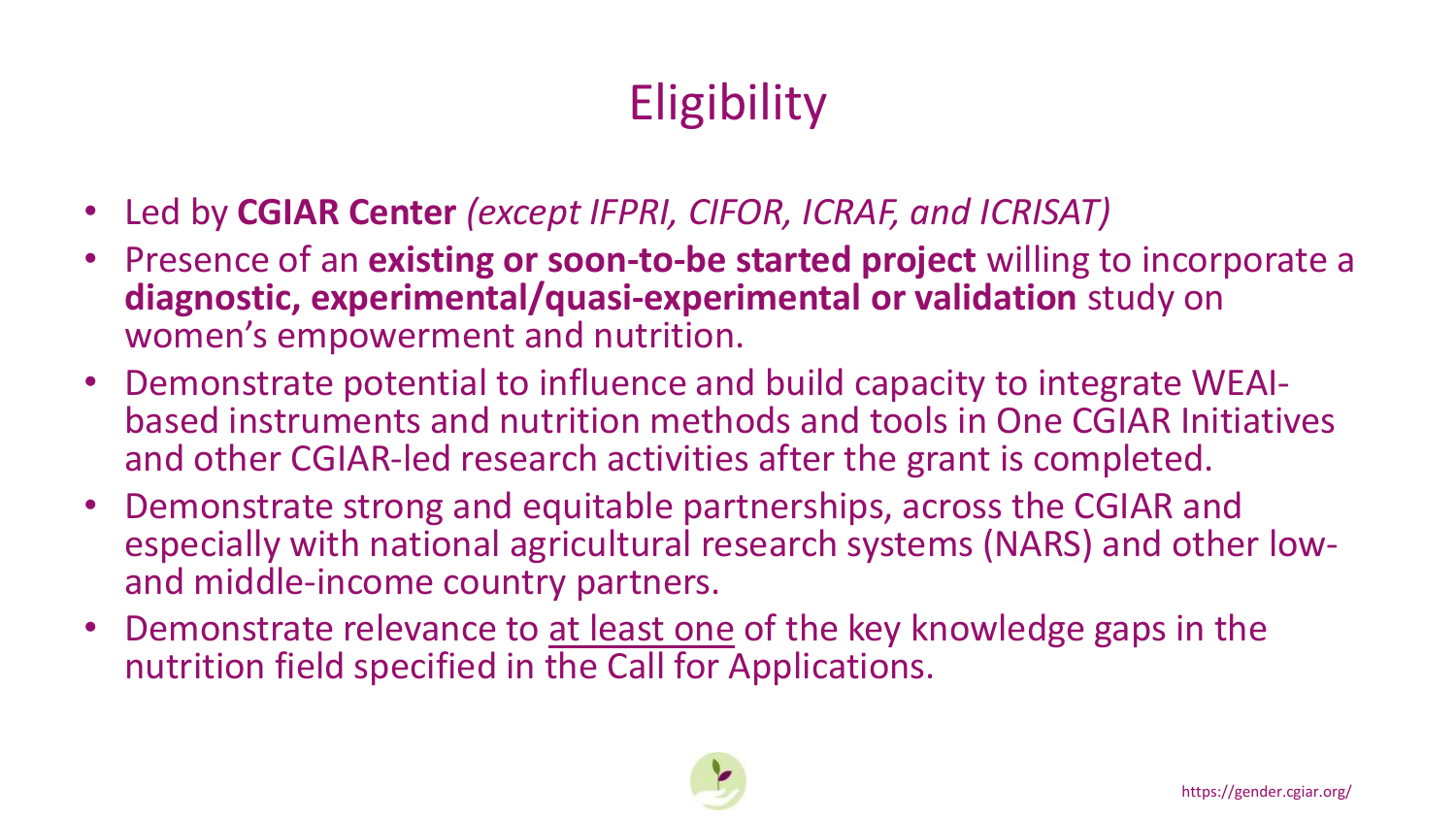# Evaluation Criteria

- Integration of WEAI and Nutrition
- Scientific excellence
- Collaboration
- Research uptake, capacity strengthening & pathways to impact
- Study feasibility and value for money
- $\checkmark$  Each criterion is equally important.
- $\checkmark$  A score between 1 (not competitive) and 5 (outstanding)
- ✓ Scores high overall and well balanced across criteria

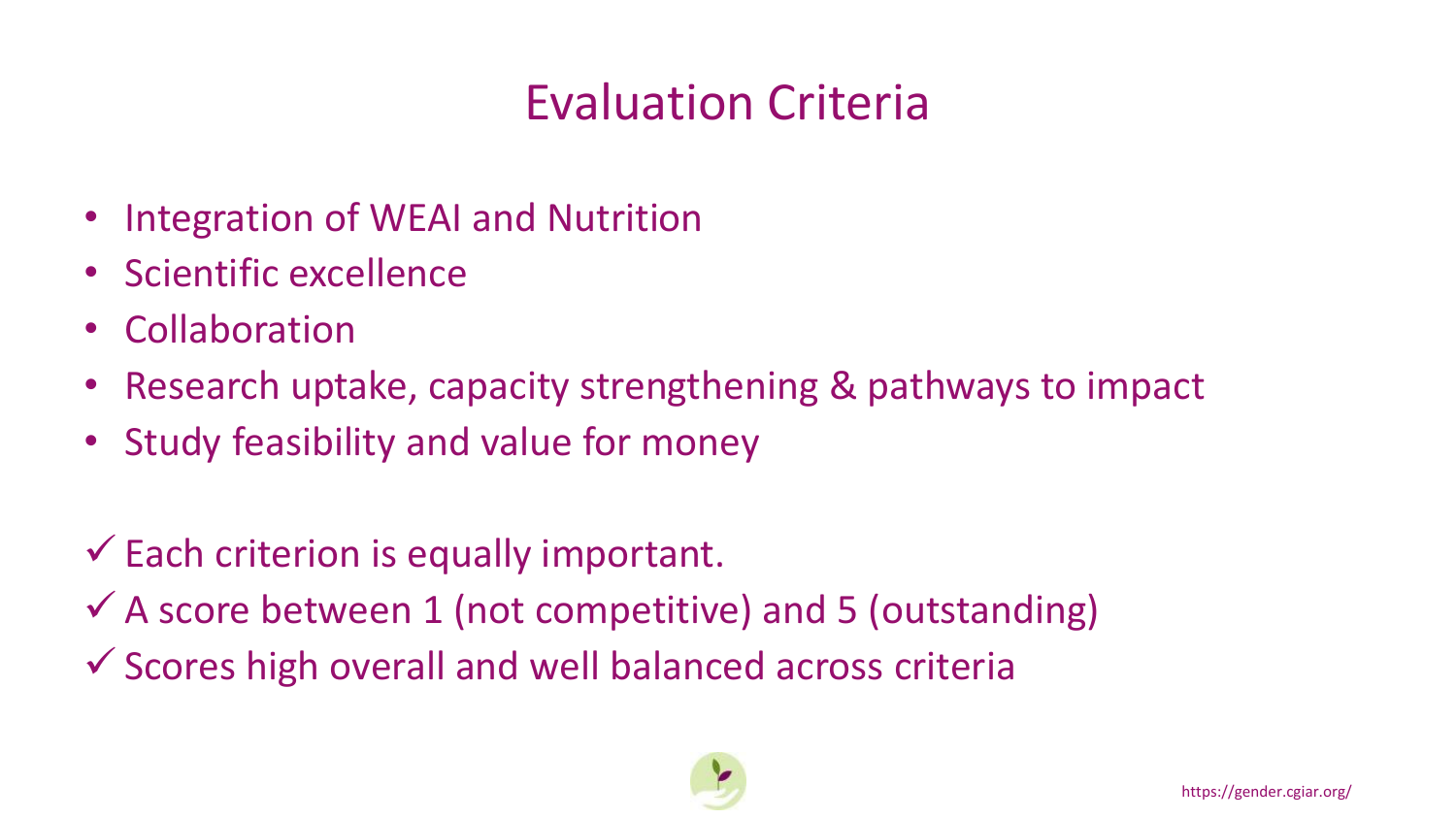# Selection Process

Single-stage competitive process

- Single blind peer-review process
	- Peer reviewers identified based on subject matter expertise by the Methods Team
	- Only reviewers with no known conflicts of interest will be assigned
- GENDER Methods Experts Panel assesses proposals + the peer review reports
- Review meeting to select proposals for award
	- Panel will aim for portfolio balance across coverage of topics, regions/contexts, and quantitative/qualitative approaches

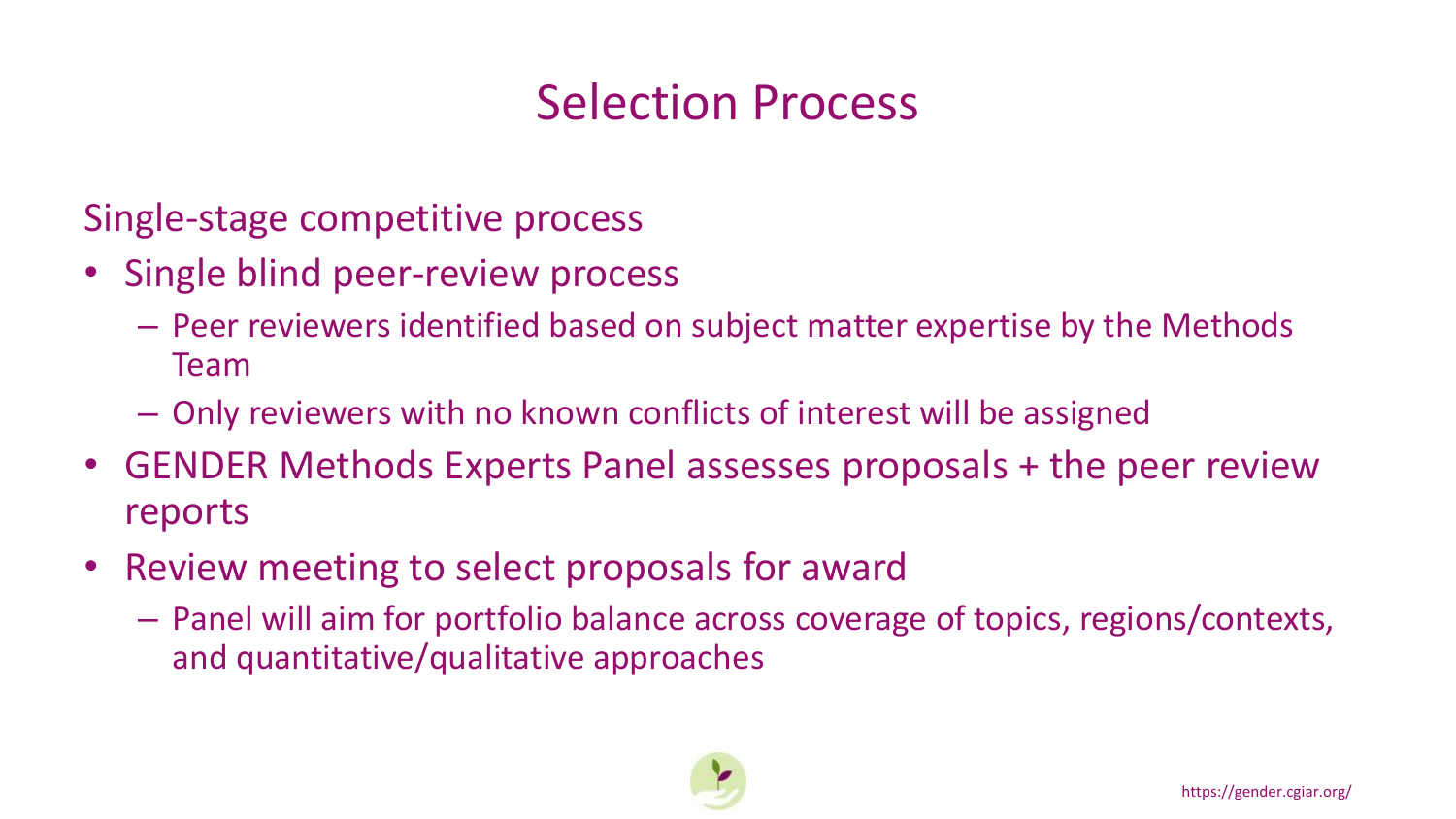# Timelines

| <b>Milestones</b>                                                                        | <b>Dates</b>          |
|------------------------------------------------------------------------------------------|-----------------------|
| Call announced                                                                           | 9 February 2021       |
| Informational webinar                                                                    | 26 February 2021      |
| WEAI and nutrition training workshop (open to all)                                       | March 2021 (date TBD) |
| <b>Submission of proposals</b>                                                           | <b>6 April 2021</b>   |
| <b>Notification of awards</b>                                                            | 24 May 2021           |
| In-depth WEAI and nutrition training workshop<br>(open to awardees) - TBD based on needs | June 2021 (date TBD)  |
| <b>Grants start</b>                                                                      | 1 July 2021           |

➢ Proposals should be submitted to **GenderPlatform@cgiar.org** with a copy to **Grecia Tibayrenc (G.tibayrenc@cgiar.org)** by **11:59 PM Eastern Time on the due dates**. Late submissions will not be accepted.